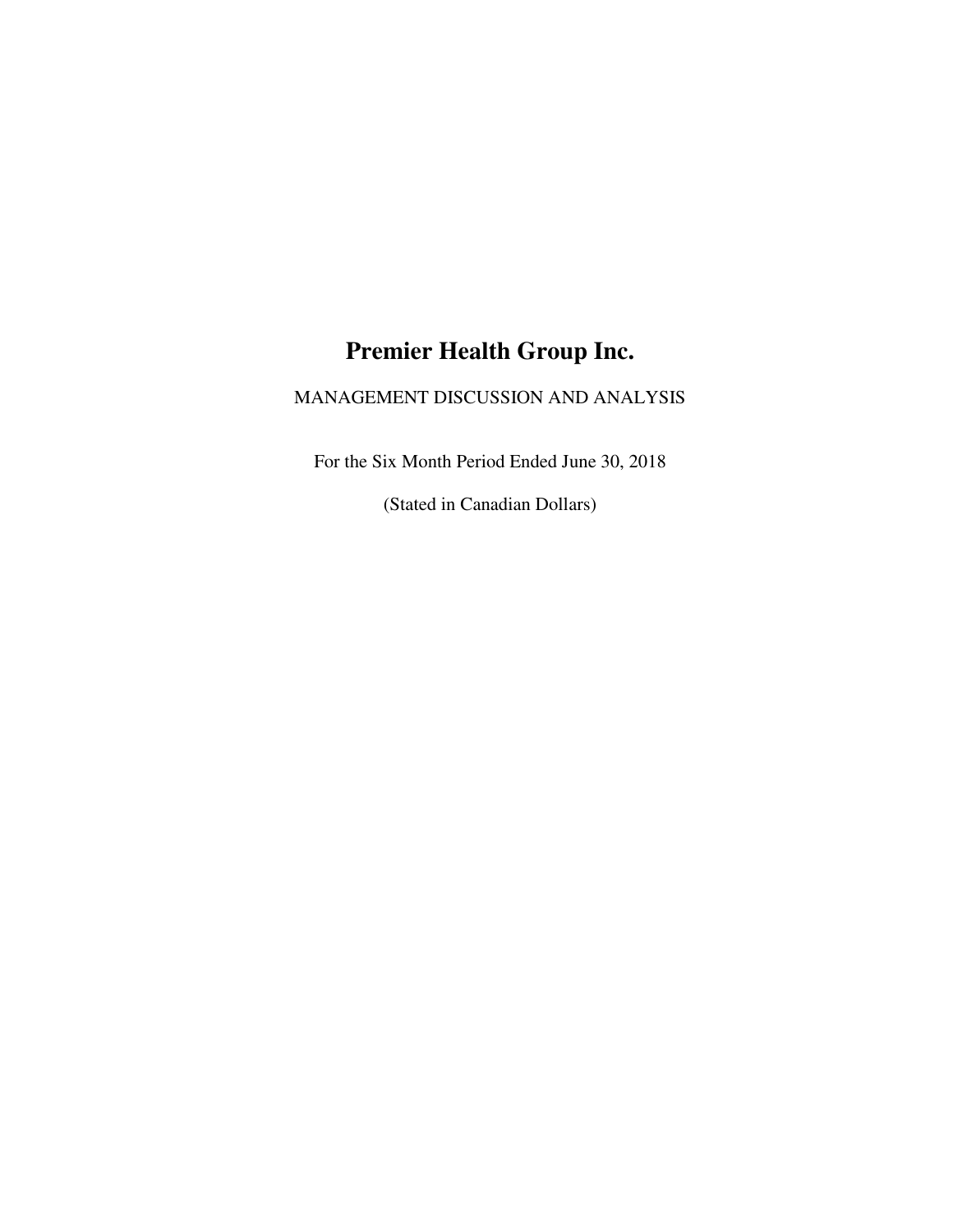# **INTRODUCTION General**

The Company was incorporated on September 13, 2013 under the Business Corporations Act (British Columbia) as Proelium MMA Acquisition Corp., a wholly owned subsidiary of Web Watcher Systems Ltd. ("Web Watcher"). The Company became a reporting issuer as a result of the plan of arrangement carried out by Web Watcher dated October 23, 2013 (the "Arrangement").

Pursuant to the Arrangement Agreement, the Company issued 14,403,698 common shares to the Web Watcher shareholders.

On July 9, 2015, the Company changed its name to Premier Health Services Inc. and on September 18, 2015 changed to its current name Premier Health Group Inc.

The Issuer acquired 1,000,000 shares of CENTRIC HEALTH CORP., symbol CHH on the TSX in consideration for 200,000 units for investment purposes, each unit consists of one share and one share purchase warrant (the "Warrant") of the Company. Each warrant shall entitle the holder to purchase one common share of the Company at a price of \$1.50 per share for a period of two years from date of issuance.

On June 17, 2016, the Company completed acquisition (99.9%) of a multidisciplinary rehabilitation business located in Santiago, Dominican Republic ("PremierDR"). The acquisition price was \$1,931,700 CND (US\$ 1,500,000). The purchase price is supported by the audited financial statements of Clinicas as of December 31, 2014 and 2015. The acquisition was financed by convertible promissory in the amount of US\$ 1,500,000. Note is a 5-year, 8.5% interest bearing, due on June 17, 2021. The holder of the Promissory Note has the right to convert (at any time) any outstanding balance of the principal and interest of the Promissory Note into common shares of the Company at C\$0.25 per share. The Company has the right to prepay any amount of the outstanding principal and the interest of the Promissory Note without a penalty before the due date of the Promissory Note. The Note is secured by a general security agreement.

On April 17, 2018 , the Company entered into a share purchase agreement as amended May 1, 2018 (the "Purchase Agreement") with the Company's CEO, who is also the former sole shareholder of Clinicas (the "Purchaser"). The terms of the Purchase Agreement are detailed in Note 12 of the interim financial statements for the quarter ended June 30, 2018. This Purchase Agreement constitutes a discontinued operation involving the loss of control of Clinicas by the Company as at December 31, 2017. Under IFRS 5 there is sufficient probability of the sale of PremierDR that the Company recorded Premier DR as a discontinued business although the business of the company as of the date of this Management Discussion and Analysis remains unchanged.

Our head office registered, and records office is located at 440-890 W Pender St, Vancouver, BC V6C 1J9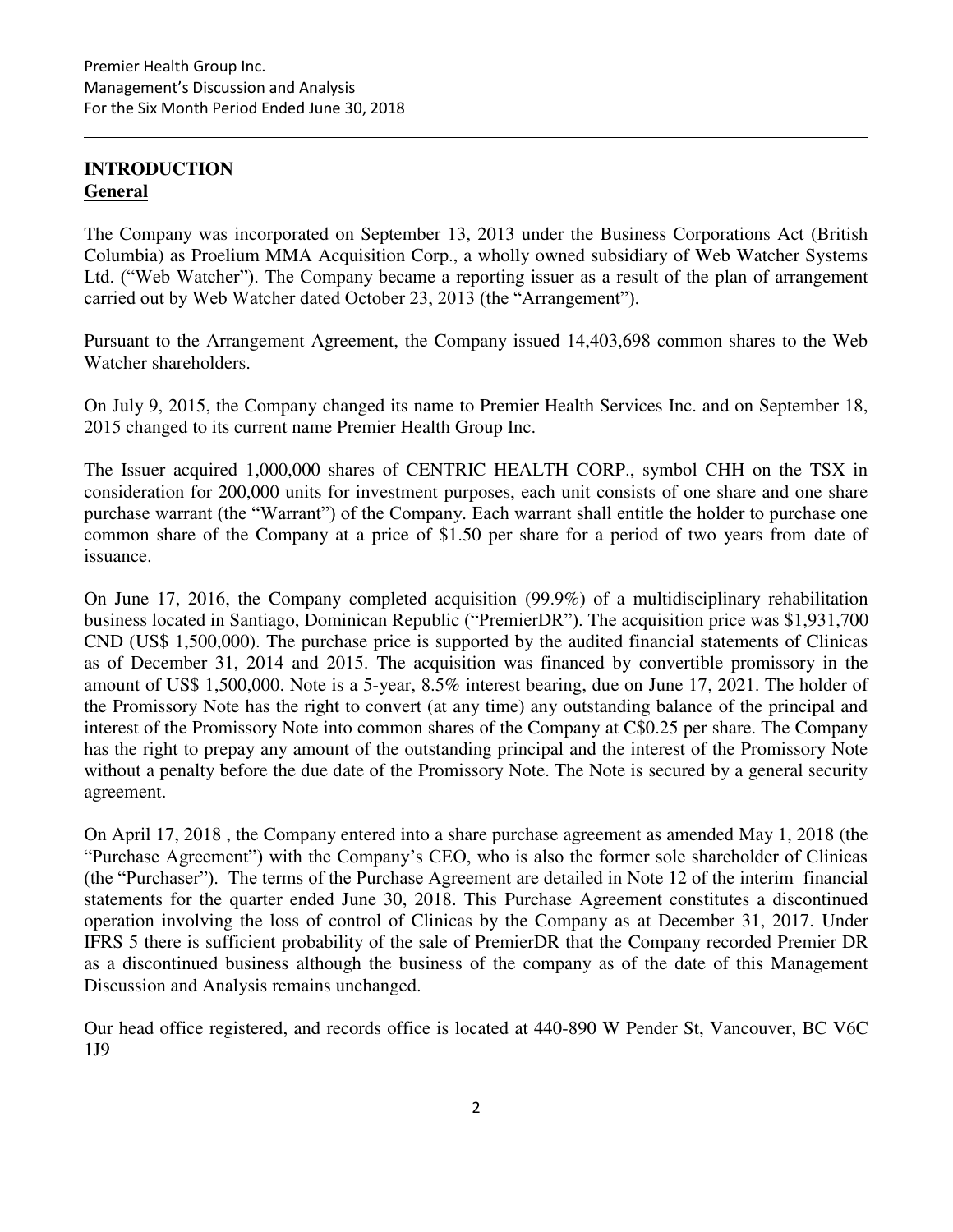### **Basis of Discussion & Analysis**

This management's discussion and analysis ("MD&A") is dated as of August 28, 2018 and should be read in conjunction with the Company's unaudited condensed consolidated interim financial statements for the six month period ended June 30, 2018, and the related notes thereto. The condensed consolidated interim financial statements were prepared in accordance with International Financial Reporting Standards ("IFRS") as issued by the International Standards Board ("IASB"). All dollar amounts are in Canadian dollars, unless otherwise indicated.

All statements other than statements of historical fact in this Annual MD&A are forward-looking statements. These statements represent the Company's intentions, plans, expectations and beliefs as of the date hereof, and are subject to risks, uncertainties and other factors of which many are beyond the control of the Company. These factors could cause actual results to differ materially from such forwardlooking statements. Readers should not place undue reliance on these forward-looking statements. The Company undertakes no obligation to publicly revise these forward-looking statements to reflect subsequent events or circumstances.

Additional information relating to the Company can be located on the SEDAR website at www.sedar.com.

# **THE COMPANY AND BUSINESS**

# **Background**

PremierDR was incorporated in 2010 in the Dominican Republic by Brenda Rasmussen. PremierDR became a 99.99% owned subsidiary of Premier Health Group Inc., ("Premier Group") effective June 17, 2016, and the business of PremierDR has become the business of the Premier Group.

# **The Dominican Republic**

The Dominican Republic (DR) is on the eastern two-thirds of the Hispaniola Island. The DR economy is the largest in the Caribbean and Central America. It is an upper-middle-income country, reliant on the service sector. To comply with the laws for foreign ownership the Company had to ensure at least one share was held by a DR citizen and the acquisition required approval by federal government officials in Canada and the DR.

The government of the DR recognized the importance of developing, modernizing and expanding the economy beyond its traditional reliance on tourism and low cost labour (Free Trade Zone assembly and manufacturing), and it has instituted numerous forms of legislation to achieve that end. By 2010 the majority of these legislative initiatives were in place.

The federal authority that regulates the Issuer's industry sector is the Ministry of Public Health and Social Assistance. Importantly for Premier DR, among the enabling legislation for business are the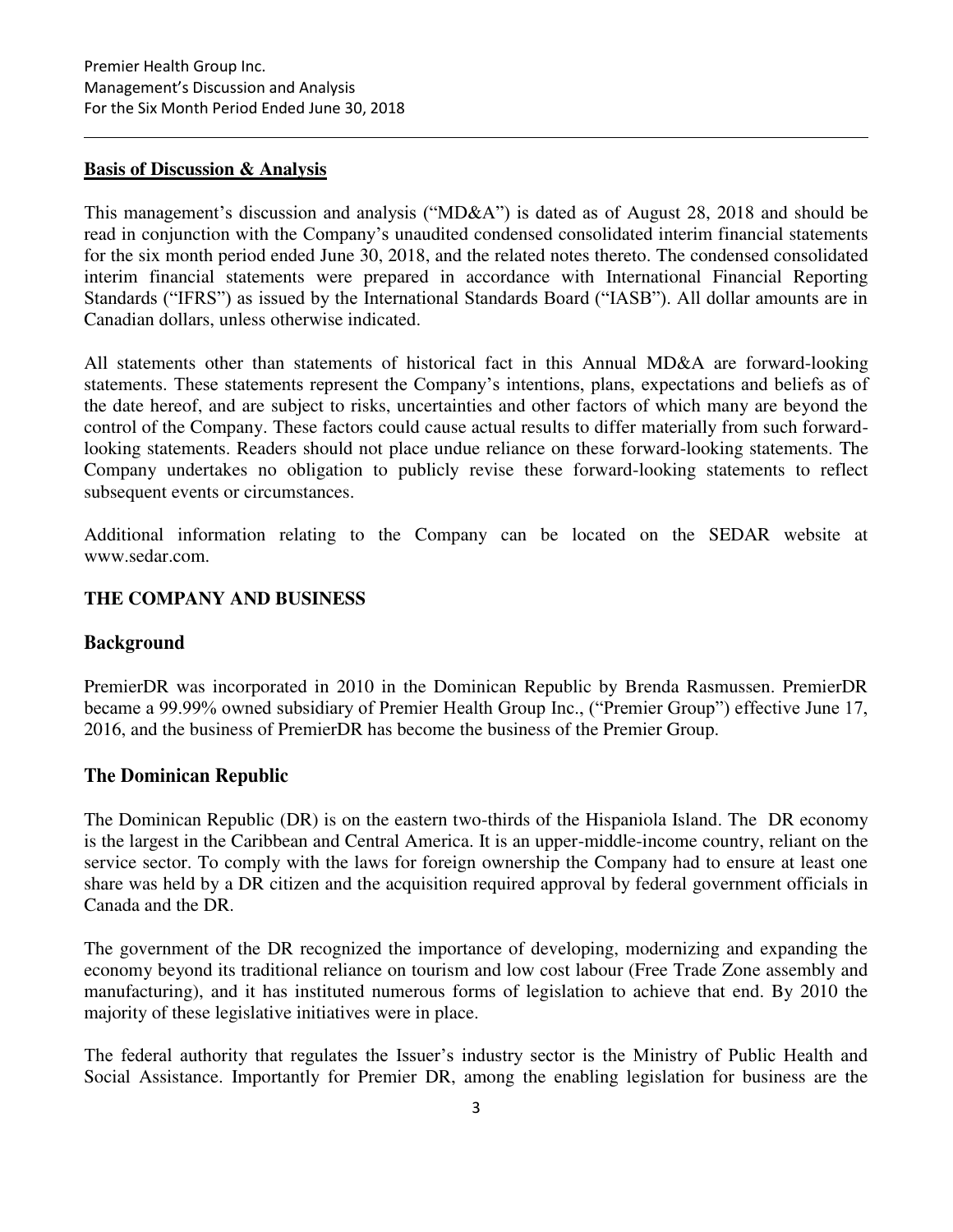strengthening and reorganization of the government worker's compensation scheme ("ARL") (Spanish acronym for Administradora de Riesgos Laborales), and the introduction of mandatory vehicle and liability insurance. Unlike most North American worker's compensation programs, the ARL also covers the insured when travelling to and from work.

The legal system of the Dominican Republic is civil law. On October 23, 2007, Decree No. 610- 07 placed DICOEX – the Directorate of Foreign Commerce of the then-Secretariat of State for Industry and Commerce –governs the enforcement of arbitration awards, arbitral agreements, and arbitration proceedings in the Dominican Republic all of which are available to foreign entities. There are no requirements that foreign equity be reduced over time or that technology be transferred according to defined terms. The government imposes no significant conditions on foreign investors concerning location, local content, foreign exchange or export requirements.

# **Premier DR**

When the new government initiatives (discussed above) came into force, there was very little in the way of rehabilitation providers able to meet the increased demands and treatment outcomes required by the ARL or the vehicle insurers in the event of serious injury. After the founding and exit from health clinic company Alegro Health Corp. (Now Centric Health Corp. CHH: TSX), Brenda Rasmussen became aware of health care and rehabilitation opportunities in the DR which lead to the opening of the first rehabilitation clinic in 2011. The clinic is located in Santiago, the country's second largest city, with a population of 1,200,000. PremierDR operates from a leased 6,000 sq. ft. facility with 21 staff and holds nation-wide contracts from the ARL and major Dominican insurance companies.

Premier Clinicas has completed construction of a new rented Rehabilitaciion and Wellness Centre in Santiago. The new stand alone facility's grand opening was held on March 14,2018.

PremierDR's key competitors are hospital physiotherapy departments and a small number of sole practitioner treatment centres. PremierDR is a multidisciplinary rehabilitation clinic, using North American treatment methodologies, equipment and technology. In addition, PremierDR works in close consultation with the government workers compensation agency in regard to setting care standards.

# **Customer Base and Payment Schedules**

In addition to the ARL contract which covers the entire country, revenues are generated from auto insurers, private payer patients, supplemental health care providers and professional athletes or their organizations. PremierDR also has nation-wide contracts with private insurers such as the major auto insurers.

# **Agreements**

A Health Services Agreement was entered into with ARS Monumental S.A., on March 31, 2011 to provide health services and supplies covered by the Government's Basic Health Plan, workers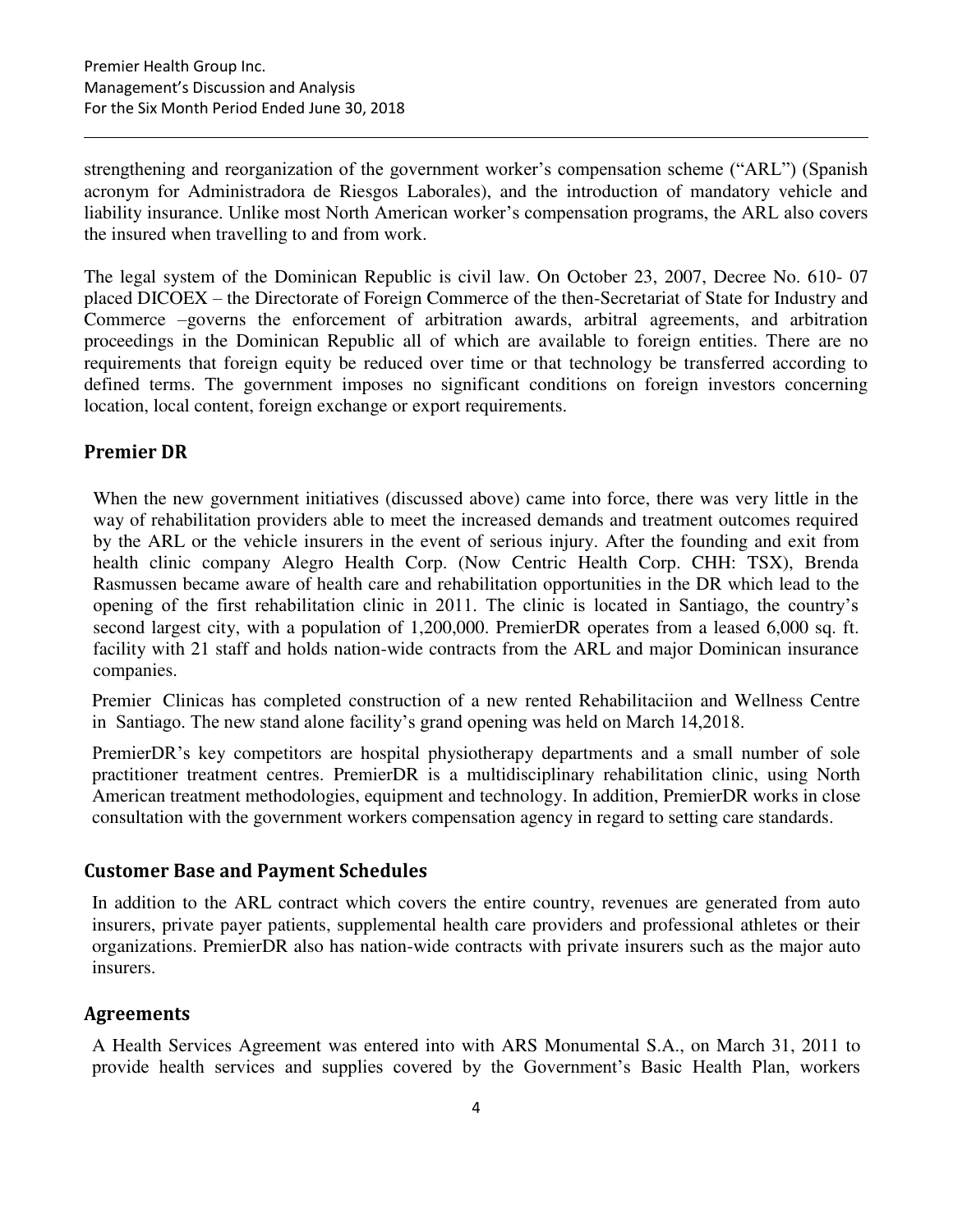compensation plans and permitted supplemental plans, in addition to services that are not covered by these plans but are still approved by the social services agency for coverage. This agreement is automatically renewable annually and remains current.

A Health Services Agreement was entered into with the Dominican Social Insurance Agency, on May 20, 2011, (in its capacity as the Health and Safety Workers Compensation Administrator).

On April 19, 2013 Premier DR entered into a contract for Administration of Complimentary Plans and Voluntary Prepaid and Special Complimentary Plans with ARS Humano S.A. which also carries an automatic renewal.

The operating agreements allow for regular inspection and critique of the clinics operation by the ARL. To date, the clinic's assessment and treatment methodologies have met or exceeded the Agencies requirements, as patient outcomes and cost/benefit factors are far superior to services that have been historically available in the DR.

|                   | Q4 2018                  | Q3 2018 | 02 2018    | 01 2018    | 04 2017    | 03 2017   | Q <sub>2</sub> 2017 | Q1 2017   |
|-------------------|--------------------------|---------|------------|------------|------------|-----------|---------------------|-----------|
|                   |                          |         |            | (1)        | (1)        |           |                     |           |
| Revenue           |                          |         | (56, 573)  | (49, 737)  | (57, 020)  | (78, 975) | (86, 618)           | (72, 751) |
| Expenses          |                          |         | 185.280    | 178.014    | 490,962    | 189,029   | 219.675             | 195,615   |
| Other (income)    |                          |         |            |            |            |           |                     |           |
| expense           | -                        |         | 38,609     | 38,423     | (28, 685)  | (80, 446) | (155, 369)          | (347,791) |
| Net income (loss) |                          |         |            |            |            |           |                     |           |
| for the period    |                          |         | (167, 316) | (166, 700) | (187, 626) | (29,608)  | 22,312              | 224,927   |
| Income (Loss) per |                          |         |            |            |            |           |                     |           |
| common share      |                          |         | (0.01)     | (0.00)     | (0.01)     | (0.00)    | 0.00                | 0.01      |
| Total assets      | ۰                        |         | 302,995    | 343,082    | 410,810    | 805,916   | 830,948             | 868,521   |
| Total liabilities | $\overline{\phantom{0}}$ |         | 1,593,041  | 1,464,540  | 1,369,953  | 1,559,532 | 1,531,328           | 1,492,353 |
| Dividends         |                          |         |            |            |            |           |                     |           |
| declared          |                          |         |            | -          | -          |           |                     |           |

# **SELECTED QUARTERLY INFORMATION**

 $<sup>(1)</sup>$  These amounts are shown including the revenues and expenses from the discontinued operations. For</sup> the three months ended April 30, 2018 the Company incurred a loss of \$167,316 as compared to net income of \$22,312 for the same period in 2017. The Company reported revenues for the three months ended June 30, 2018 of \$56,573 (2017: \$86,618) from the medical business. The net income for the period ended June, 2017 was mainly due from the sale of investments of \$107,970 held by the company.

# SELECTED ANNUAL INFORMATION

|                                   | 2017      | 2016                     | 2015   |
|-----------------------------------|-----------|--------------------------|--------|
| Revenue                           |           | $\overline{\phantom{0}}$ |        |
| Expenses                          | 726,204   | 305.866                  | 25,540 |
| Other (income) expense            | (612,399) | 1,838,036                |        |
| Loss from discontinued operations | 73,715    | 161.299                  |        |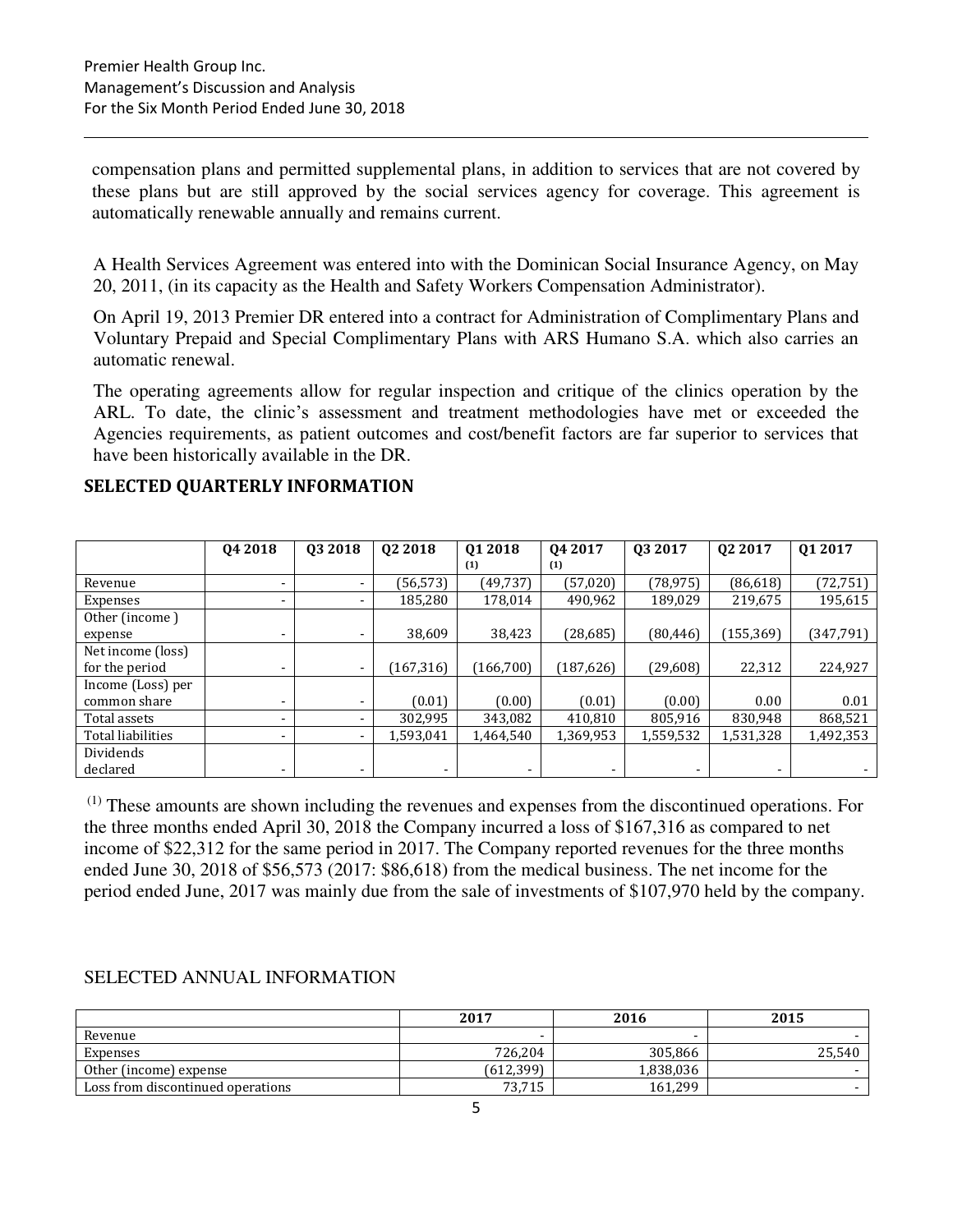| Net income (loss) for the period | (187,520) | (2,305,201) | (25, 540) |
|----------------------------------|-----------|-------------|-----------|
| Income (Loss) per common share   | (0.02)    | (0.17)      | (255, 40) |
| Total assets                     | 410,810   | 758,806     | 4,699     |
| Total liabilities                | 1,369,953 | 1,433,349   | 43,315    |
| Dividends declared               |           | -           |           |

The consolidated financial statements have been prepared in accordance with IFRS as issued by the International Accounting Standards Board ("IASB") and interpretations of the International Financial Reporting Interpretations Committee ("IFRIC").

The consolidated financial statements are presented in Canadian dollars, which is the functional currency of the parent Company, while the functional currency of its subsidiary, Clinicas, is the Dominican Peso. These consolidated financial statements have been prepared on a historical cost basis, except for certain financial instruments classified as fair value through profit or loss, and available-forsale, which are stated at their fair value. In addition, these consolidated financial statements have been prepared using the accrual basis of accounting, except for certain cash flow information.

# **FINANCIAL POSITION**

At June 30, 2018, the Company had current assets of \$73,908 and current liabilities of \$1,593,041. At June 30, 2018, the Company had working capital deficiency of \$1,519,133compared to \$1,313,285 at December 31, 2017. Included in current liabilities is the debt portion of the five year term debenture of \$1,261,195 based on accounting treatment however it isn't contractually due currently therefore, if it was recorded as long term, or converted into equity, working capital would increase by that amount. The Company has to rely upon the sale of equity securities primarily through private placements for the cash required for acquisition and operating expenses.

# **Additional Disclosure for Venture issuers without Significant Revenue**

The Company has generated \$Nil in revenue compared to \$Nil for the period ended June 30, 2017. The net loss in the period included is mainly due to the non-cash expense of current accretion and interest of the debenture in the amount of \$151,142, management fees in the amount \$21,000 and professional fees in the amount of \$9,502. The other losses pertains foreign exchange loss of \$77,032 and loss from discontinued operations of \$33,972. The discontinued operation has generated \$106,310 in revenue compared to \$159,369 during the six month period ended June 30, 2018. The net loss in the period is mainly due to wages in the amount of \$68,934.

The amount of debenture outstanding as of June 30, 2018 is \$1,931,700 with \$880,845 recorded in equity, and the balance of \$1,320,933 in liabilities. This reflects the present value of the debt and interest payments discounted at a rate of 26.6% approximating the interest rate that would have been applicable to convertible debentures issued by similar size competitors in the same industry at the time the debentures were issued.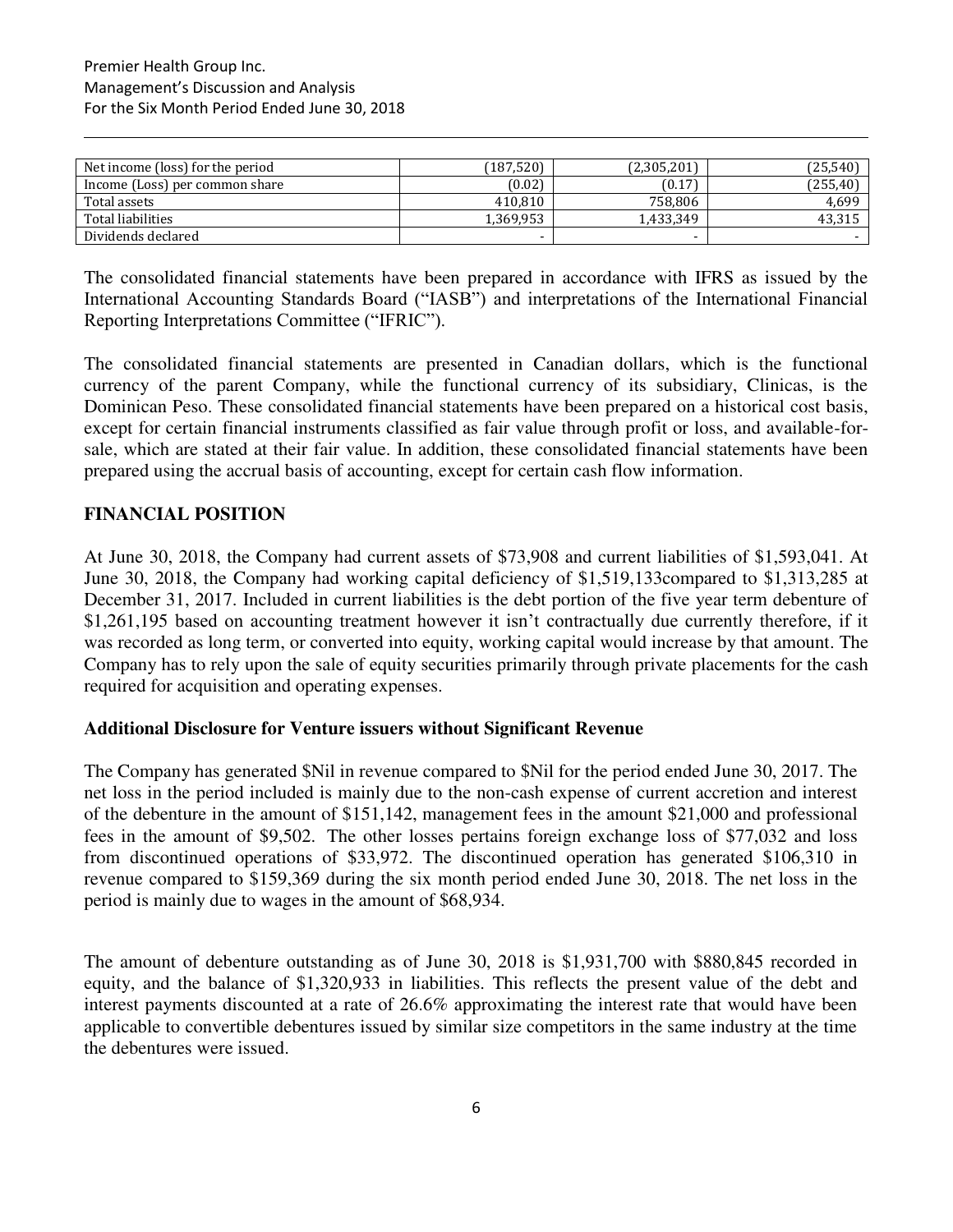# **LIQUIDITY AND CAPITAL RESOURCES Changes in Cash Position**

|                                                     | <b>For the Period Ended</b> |                         |  |  |
|-----------------------------------------------------|-----------------------------|-------------------------|--|--|
|                                                     | <b>June 30,</b><br>2018     | <b>June 30,</b><br>2017 |  |  |
|                                                     | \$                          | \$                      |  |  |
| Cash (used in) /provided by:                        |                             |                         |  |  |
| Net cash used in operating activities               | (49, 141)                   | (215, 806)              |  |  |
| Net cash (used in) provided by investing activities | (187, 748)                  | 213,859                 |  |  |
| Net cash provided by financing activities           | 236,986                     | 22,760                  |  |  |
| Increase (decrease) in cash                         | 97                          | 20,813                  |  |  |
| Cash, beginning of period                           | 451                         | 15,510                  |  |  |
| Cash, ending of period                              | 548                         | 36,423                  |  |  |

The Company had cash of \$548 at June 30, 2018 compared to \$36,423 at June 30, 2017. During the period ended June, 2018, the Company had cash outflows from operations of (\$49,141) compared to (\$215,806) in 2017.

Cash used in investing activities during the period ended March 31, 2018 was (\$187,748) compared to \$213,859 for the period ended June 30, 2017 mainly due to the sale of investments held by the Company.

Cash provided by financing activities during the period ended June 30, 2018 was 236,986 compared to cash provided by financing activities of \$22,760 for the period ended June 30, 2017 mainly due to related parties financing in 2018.

# **SELECTED QUARTERLY INFORMATION**

|                           | Dec. 31 | Sep. 30 | <b>Jun. 30</b> | <b>Mar. 31</b> | Dec. 31    | Sep. 30  | <b>Jun. 30</b> | <b>Mar. 31</b> |
|---------------------------|---------|---------|----------------|----------------|------------|----------|----------------|----------------|
|                           | 2018    | 2018    | 2018           | 2018           | 2017       | 2017     | 2017           | 2017           |
|                           | \$      | \$      | \$             | \$             | \$         | \$       | \$             | \$             |
| <b>Financial results:</b> |         |         |                |                |            |          |                |                |
| Net income (loss)         |         |         | (167, 316)     | (166, 700)     | (145, 539) | (29,608) | 22,312         | 224,927        |
| Basic income              |         |         |                |                |            |          |                |                |
| (loss) per share          |         |         | (0.01)         | (0.00)         | (0.00)     | (0.00)   | 0.00           | 0.01           |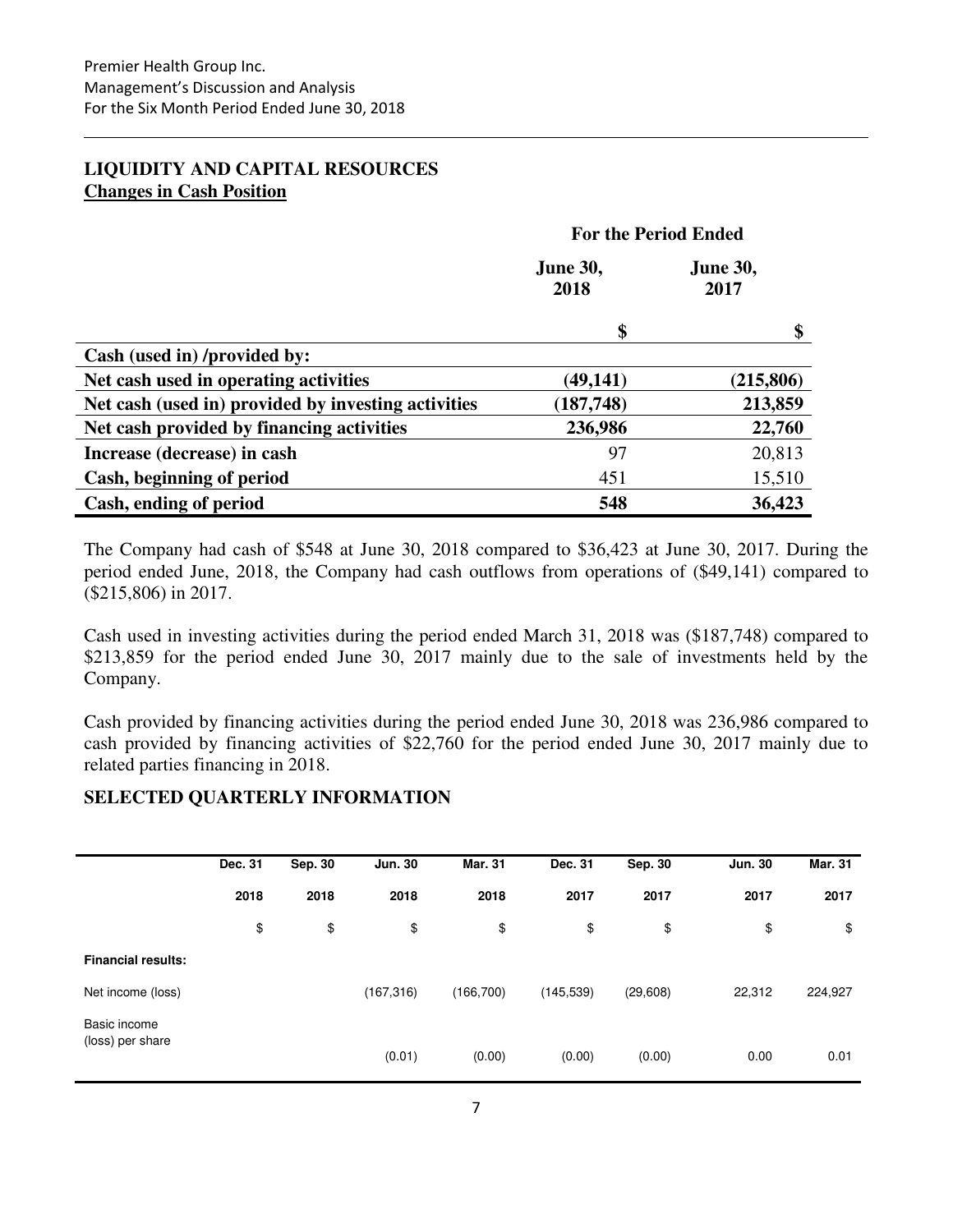# **OFF-BALANCE SHEET ARRANGEMENTS**

The Company has no off-balance sheet arrangements.

# **PROPOSED TRANSACTIONS**

There are no proposed transactions that have not been disclosed herein other than as follows:

Subsequent to March 31, 2018, the Company entered into a share purchase agreement (the "Purchase Agreement") with the Company's CEO, who is also the former sole shareholder of Clinicas (the "Purchaser"). The Purchase Agreement was entered into as a prerequisite to entering into an acquisition agreement that may result in a change of control of the Company. The terms of the Purchase Agreement are as follows:

- The Company will transfer 51% of the shares of Clinicas to the Purchaser immediately on the closing date and transfer the remaining 49% of the shares of Clinicas of when the Company has a satisfactory replacement assets in place to satisfy corporate law requirement to maintain a business undertaking at all time, as well as continue to qualify for Listing on the Canadian Securities Exchange. See Note 18 for potential acquisition and change of control.
- The Purchaser will forgive the convertible debenture of US \$1,500,000 and all accrued interest proportionally to the shares of Clinicas transferred *(Note 10).*

This Purchase Agreement constitutes a discontinued operation involving the loss of control of Clinicas by the Company as at December 31, 2017. As a result, all of the assets and liabilities of Clinicas have been classified as held-for-sale as at June 30, 2018. This resulted in a net liability of \$96,311 from discontinued operation as at March 31, 2018.

The revenues and expenses of Clinicas have been determined to be a discontinued operation by the Company, and as a result, have been disclosed separately on the statement loss and comprehensive loss.

Revenues and expenses from Clinicas are as follows: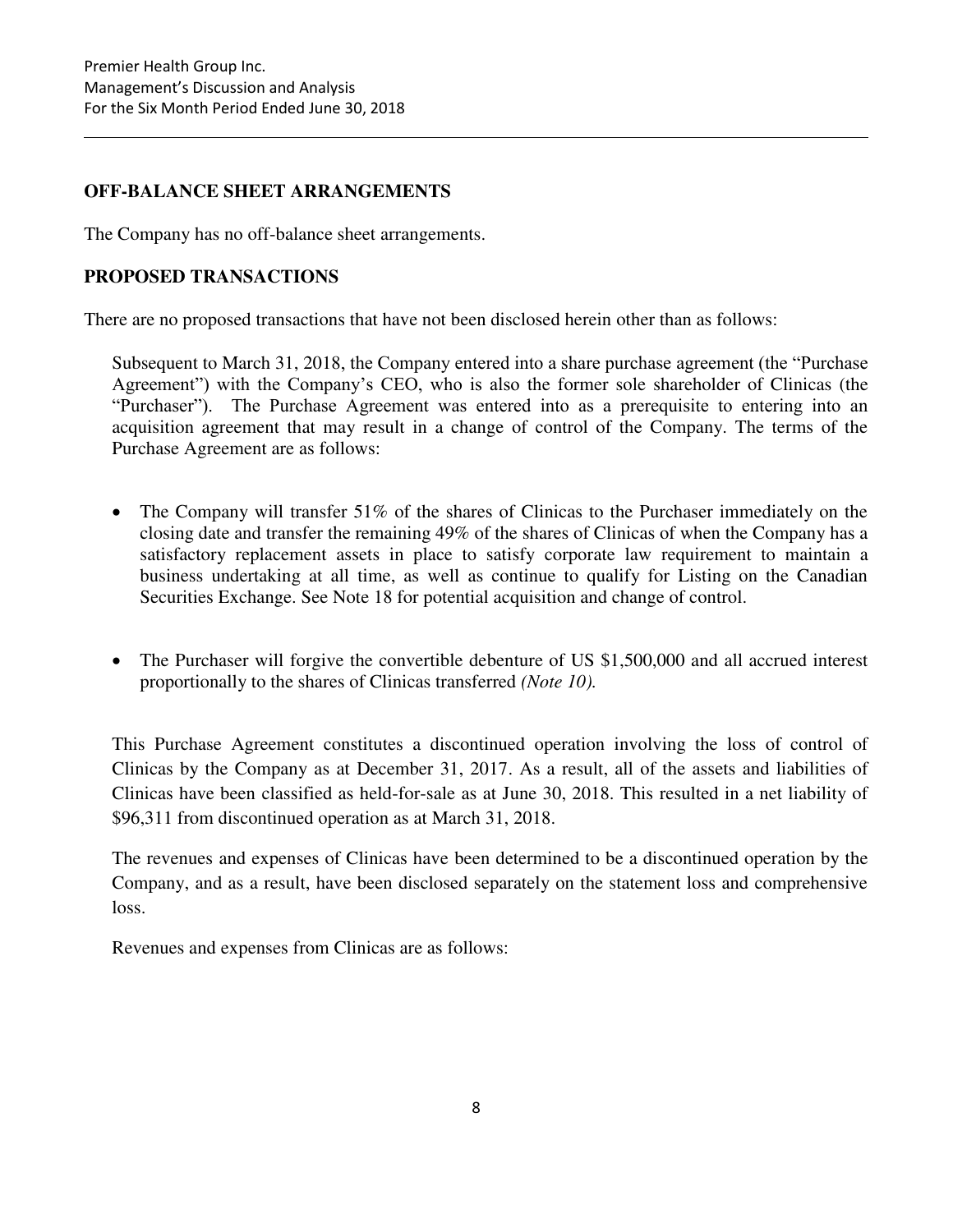|                                             | June 30,<br>2018 | June 30,<br>2017 |
|---------------------------------------------|------------------|------------------|
| <b>REVENUE</b>                              | \$<br>106,310    | 159,369<br>\$    |
| <b>EXPENSES</b>                             |                  |                  |
| Advertising                                 | 7,861            | 12,140           |
| Amortization (Note 7)                       | 13,914           | 8,416            |
| Leasehold improvements written off (Note 7) | 12,787           |                  |
| Bank charges an interest                    | 8,422            | 11,145           |
| Consulting fees ( <i>Note 11</i> )          | 7,821            | 8,915            |
| Insurance                                   | 3,186            | 2,755            |
| Office and Administration                   | 17,375           | 22,676           |
| Professional fees                           | 10,755           | 11,243           |
| Rent                                        |                  | 39,179           |
| Repair and maintenance                      | 2,558            | 6,107            |
| Wages and related expenses                  | 68,934           | 78,464           |
| Other expenses                              | 6,669            | 1,224            |
| Loss from discontinued operations           | \$<br>(53, 972)  | (42, 895)<br>\$  |

### **SHARE CAPITAL**

a) Authorized: unlimited common shares without par value

(b) Issued and Outstanding: The Company has 34,944,031 common shares issued as of the date of this report.

On September 20, 2017, the Company issued 200,000 common shares at a price of \$1 per share for debt settlement of \$200,000 (US \$145,520). The debt settled was a portion of the interest accrued on the convertible note (Notes 10, 11).

On September 20, 2017, the Company issued 7,000 common shares at a price of \$1 per share to the CFO of the Company, for cash.

On May 9, 2016, the Company has cancelled 100 incorporation shares and issued 14,403,698 common shares to the Web Watcher Systems Ltd. Shareholders under the Plan of Arrangement (Note 1).

On May 9, 2016, pursuant to an agreement dated August 27, 2015 with Winston Ventures Inc. ("Winston") a company owned and controlled by Gary Brown, the Company issued 20,000,000 common shares to Winston in exchange for 4,000,000 shares of Moag Copper Gold Resources Inc. ("MOG").

On May 9, 2016, the Company issued 200,000 units in consideration for 1,000,000 shares of CENTRIC HEALTH CORP., symbol CHH on the TSX. Each unit consists of one share and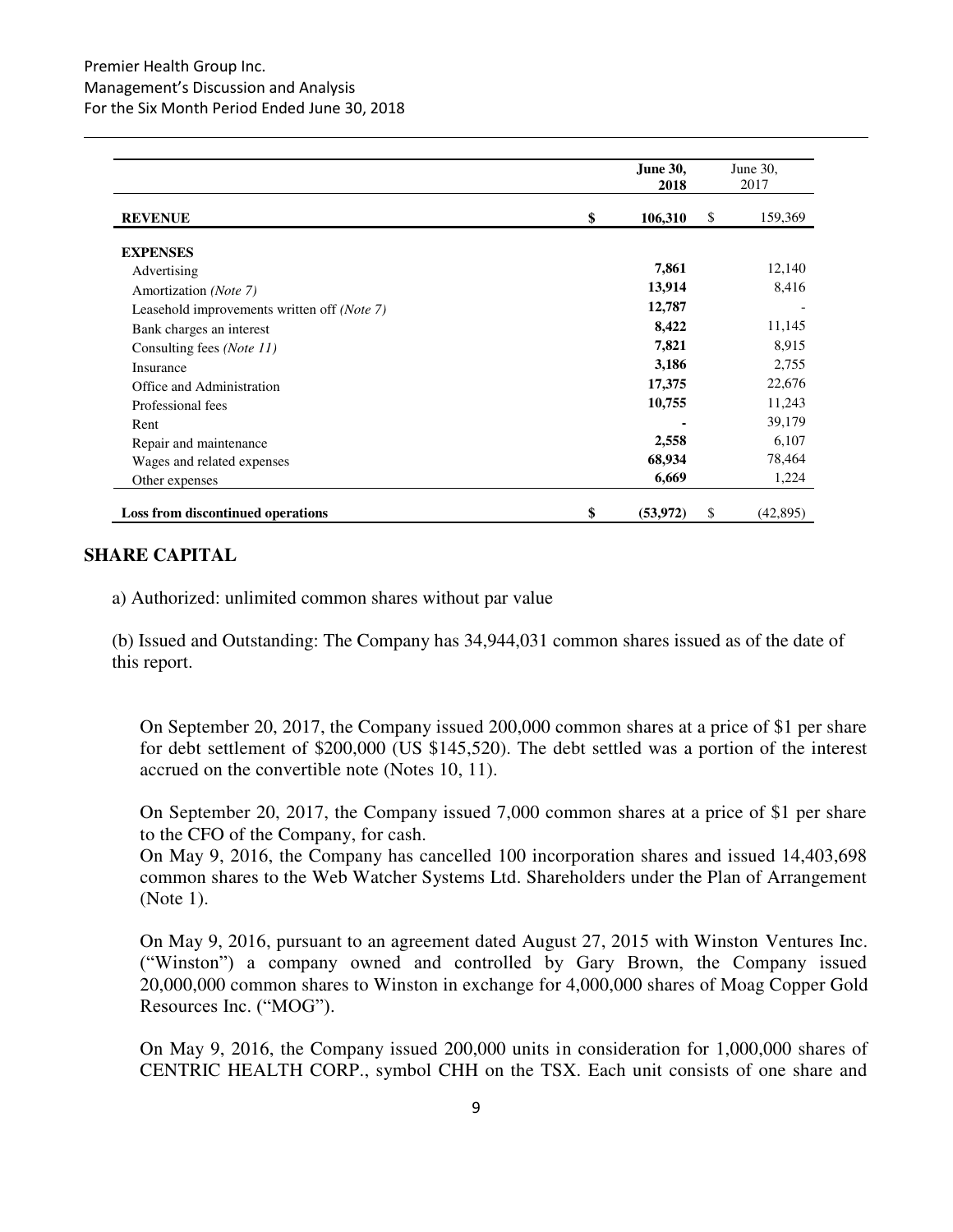one share purchase warrant (the "Warrant") of the Company. Each warrant shall entitle the holder to purchase one common share of the Company at a price of \$1.50 per share for a period of two years from date of issuance. Based on the trading value of CHH shares the value of the units is \$250,000.

On May 9, 2016, pursuant to a private placement agreement for \$200,000 dated February 5, 2016, the Company issued 133,333 units at a price of \$1.50 per unit. Each unit consists of one share and one share purchase warrant (the "Warrant") of the Company. Each warrant entitles the holder to purchase one common share of the Company at a price of \$1.50 per share for a period of two years from date of issuance.

#### (c) Share Purchase Warrants

The following is a summary of warrant activities during the period ended June 30, 2018:

|                                         | Number of<br>Warrants    | <b>Weighted Average</b><br><b>Exercise Price</b> |
|-----------------------------------------|--------------------------|--------------------------------------------------|
| Outstanding, December 31, 2016 and 2017 | 333,333                  | 1.50                                             |
| Issued                                  | (333, 333)               | $1.50^{\circ}$                                   |
| Outstanding, June 30, 2018              | $\overline{\phantom{0}}$ |                                                  |

As at June30, 2018, no warrants were outstanding.

#### (d) Escrow Shares

As at June 30, 2018, the Company has 19,080,000 common shares held in escrow.

Escrow shares will be released as follows:

- 3,180,000 shares on May 28, 2018 and the same amount released each six months thereafter until the last 3,180,000 are released on May 17, 2020.
- (e) Stock Options:

The Company has adopted an incentive stock option plan (the "Option Plan") which provides that the Board of Directors of the Company may from time to time, in its discretion, and in accordance with the applicable stock exchange's requirements, grant to directors, officers, employees and consultants to the Company, non-transferable options to purchase common shares. Pursuant to the Option Plan, the number of common shares reserved for issuance will not exceed 10% of the issued and outstanding common shares of the Company. Options granted under the Option Plan can have a maximum exercise term of 5 years from the date of grant. Vesting terms will be determined at the time of grant by the Board of Directors. As at March 31, 2018, no options were granted or outstanding.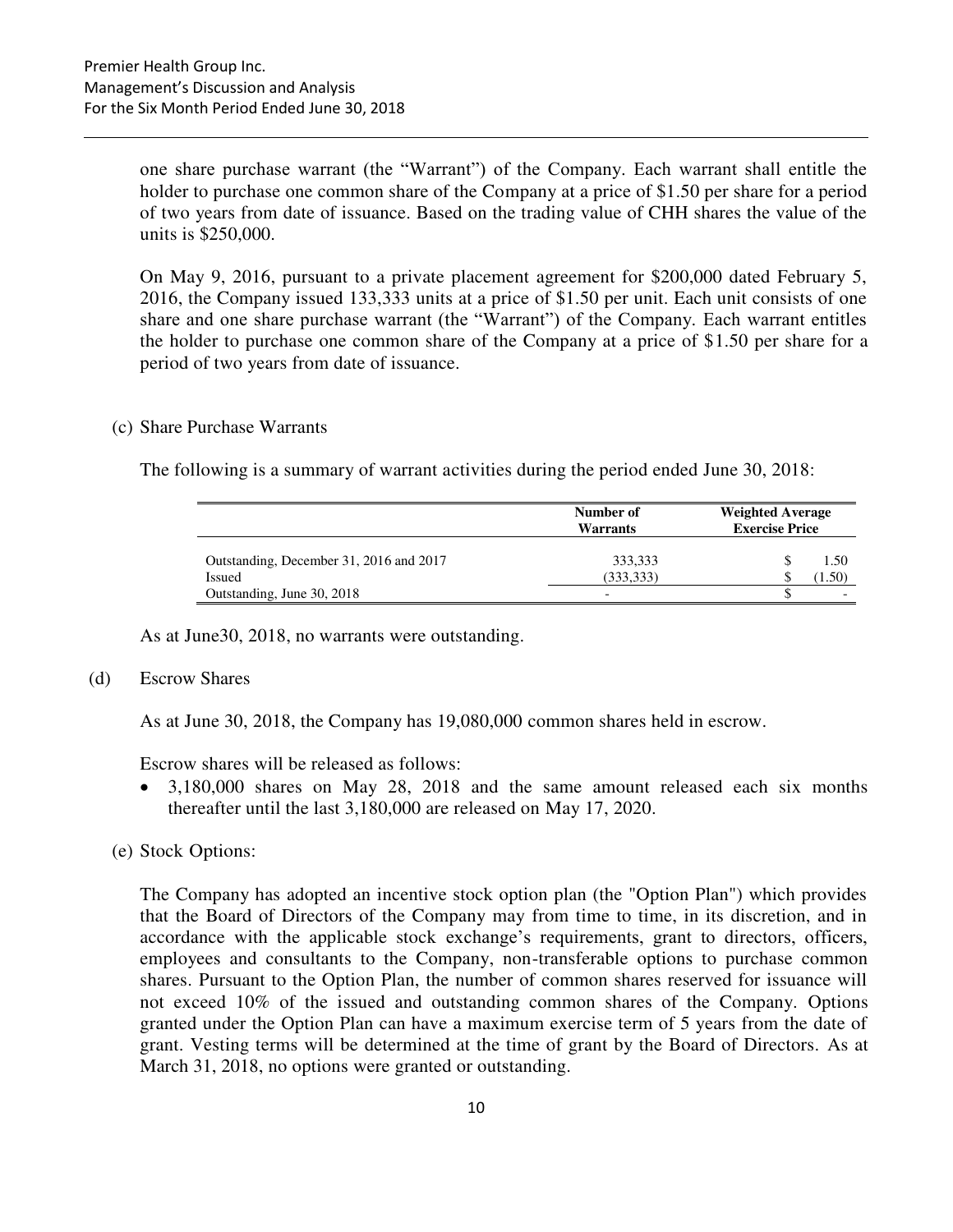# **CAPITAL DISCLOSURES**

The Company's future capital requirements will depend on many factors, including, among others, its ability to earn cash flow from operations. Should the Company wish to pursue current and future business opportunities, additional funding will be required. If additional funds are raised through the issuance of equity securities, the percentage ownership of current shareholders will be reduced and such equity securities may have rights, preferences, or privileges senior to those of the holders of the Company's common stock. No assurance can be given that additional financing will be available, or that it can be obtained on terms acceptable to the Company and its shareholders. If adequate funds are not available, the Company may not be able to meet its contractual requirements.

# **FINANCIAL INSTRUMENTS AND RISK MANAGEMENT**

The Company's financial instrument consist of cash, accounts receivable, accounts payable, amounts due from and to related parties, notes receivable, loans payable, net liabilities from discontinued operations and the convertible debenture.

The Company's cash and marketable securities are measured at fair value under the fair value hierarchy based on level one quoted prices in active markets for identical assets or liabilities. The Company's accounts receivables, accounts payable, amounts due and from related parties, note receivable and loans payable have amortized costs that approximate their fair value due to their short terms to maturity. The net liabilities from discontinued operations are recorded at fair value due to their short-term to maturity. The Company's other financial instruments, being the convertible debenture, is measured at amortized cost.

The Company's risk exposures and the possible impact of these expenses on the Company's financial instruments are summarized below:

# Credit Risk

Credit risk is the risk that one party to a financial instrument will cause a loss for the other party by failing to discharge an obligation. As of June 30, 2018, the Company is exposed to credit risk to the extent that its clients become unable to meet their payment obligations. Trade receivables include amounts receivables from the sale of services and GST receivables.

# Liquidity Risk

Liquidity risk is the risk that an entity will encounter difficulty in meeting obligations associated with financial liabilities. The Company's approach to managing liquidity risk is to ensure that it will have sufficient liquidity to meet liabilities when due. As at June 30, 2018, the Company did not have sufficient cash on hand to meet its current liabilities and will need to source different methods of financing.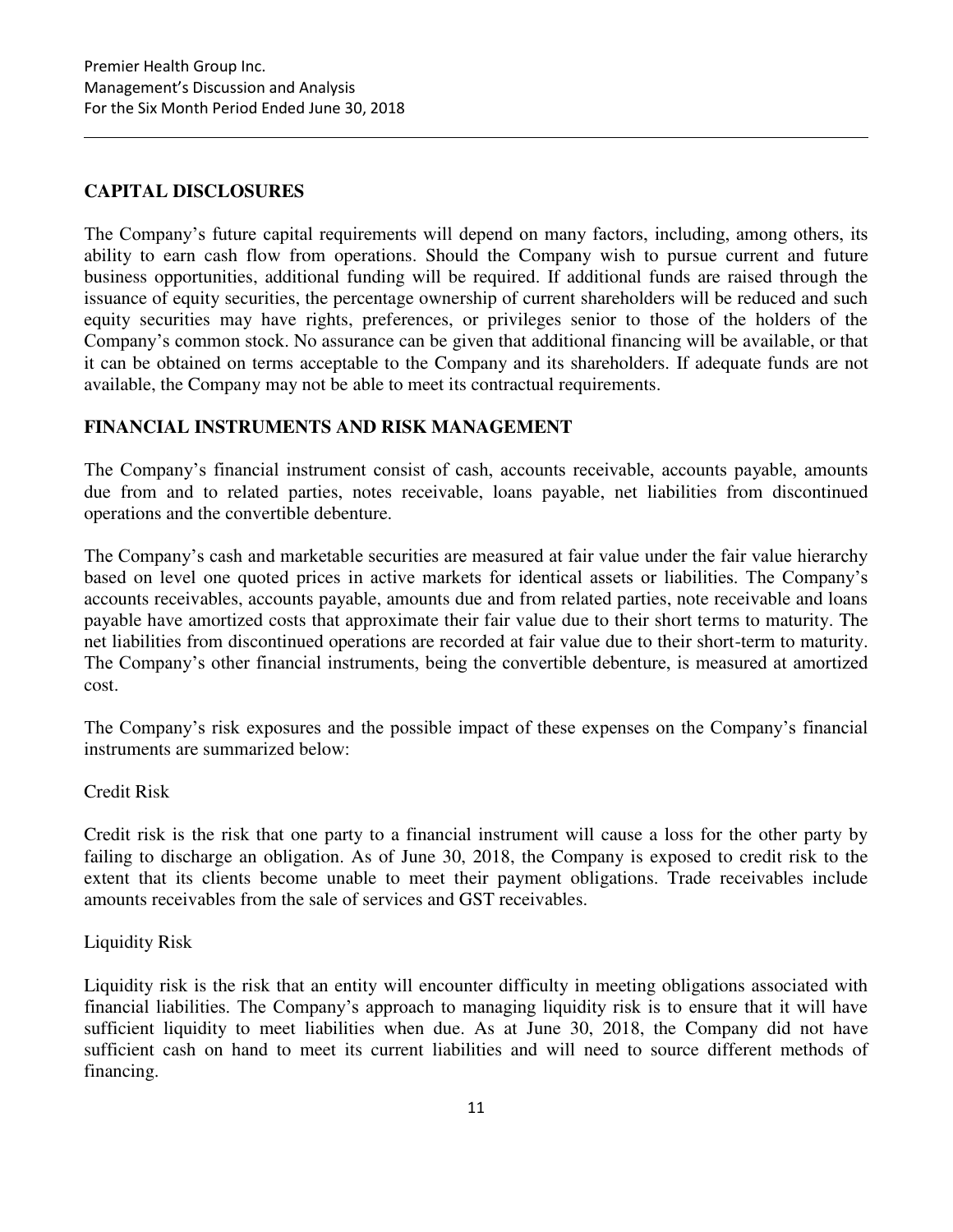# Market Risk

Market risk is the risk of loss that may arise from changes in market factors such as interest rates, foreign exchange rates, and commodity and equity prices.

### a) Interest rate risk

Interest risk is the risk that the fair value or future cash flows will fluctuate as a result of changes in market risk. The Company's sensitivity to interest rates is insignificant.

### b) Currency risk

Currency risk is the risk that the fair value or future cash flows of a financial instrument denominated in a foreign currency will fluctuate because of changes in foreign exchange rates. The Company operates internationally, which gives rise to the risk that cash flows may be adversely impacted by exchange rate fluctuations. Amounts subject to currency risks are primarily cash, accounts receivable, accounts payable and loans that are held in foreign currency. In addition, the Company holds convertible debentures which are denominated in US Dollars. A change in foreign currency exchange rates can have an impact on net income and comprehensive income. As a result, the Company is exposed to foreign exchange rate risk with respects to the US Dollar and the Dominican Peso. As at June 30, 2018, the Company had net financial liabilities denominated in foreign currencies of approximately \$1,320,000. A 10% change in the value of the Dominican Peso versus the Canadian dollar would give rise to a gain or loss of approximately \$9,600, and a 10% change in the value of the US Dollar versus the Canadian dollar would give rise to a gain or loss of approximately \$132,000. The Company has not entered into any foreign exchange contracts to hedge this risk.

#### c) Price risk

The Company is exposed to price risk with respect to equity prices, since the Company possesses investments in publicly traded securities. The Company closely monitors those prices to determine the appropriate course of action to be taken. The maximum exposure to the Company is the fair value of its marketable securities, which have been recorded at \$1.

# **RELATED PARTY TRANSACTIONS**

Key management personnel are those persons having authority and responsibility for planning, directing and controlling the activities of the Company, directly or indirectly. Key management personnel include the Company's executive officers and Board of Director members.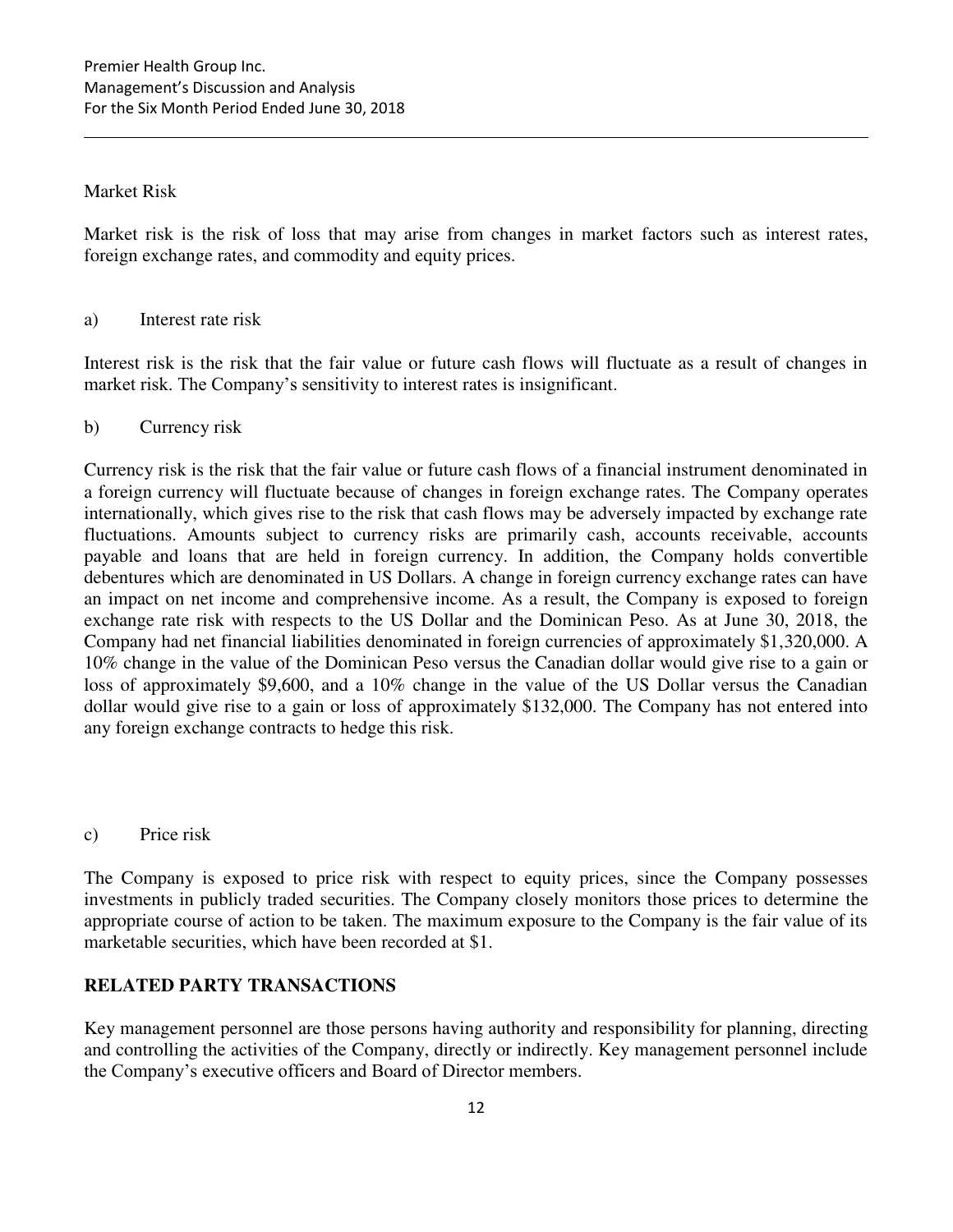The aggregate values of transactions relating to key management personnel were as follows:

|                                                                                              | June 30, 2018 |         | June 30, 2017 |         |
|----------------------------------------------------------------------------------------------|---------------|---------|---------------|---------|
| Management fees to the CFO                                                                   | S             | 21,000  |               | 15,000  |
| Administration fees paid to a company owned by the CFO                                       |               | 3,000   |               | 3,000   |
| Rent paid to a company owned by the CFO                                                      |               | 3,000   |               | 3,750   |
| Consulting fees to the CEO, included in loss from discontinued operations ( <i>Note 12</i> ) |               | 7.821   |               | 8.915   |
| Accretion and interest expense on convertible debenture to the CEO (Note 10)                 |               | 151.142 |               | 150.686 |

As at June, 2018, the Company had \$69,807 (December 31, 2017 - \$179,142) due from the CFO and a company owned by the CFO. The CFO is also a director of the Company. This amount will be repaid to the Company, commencing April 1, 2018 at \$5,000 per month; with the entire amount to be paid by October 1, 2019. Interest of 6.5% will be accrued. As a result, as at June 30, 2018, \$60,000 (December 31, 2017 - \$45,000) has been recorded as a current asset, with the remaining \$9,807 (December 31, 2017 - \$134,142) recorded as a long-term asset.

During the year ended December 31, 2017, the Company issued 200,000 common shares with a fair value of \$200,000 to settle related party debt of \$200,000. This debt resulted from the interest payable to the CEO on the convertible debenture, and was purchased by certain shareholders of the Company, and then settled for shares. (Note 10).

As at June 30, 2018, the Company has a convertible debenture valued at \$1,320,933 (December 31, 2017 - \$1,189,180) to the CEO, who is also a director and significant shareholder of the Company. As at June 30, 2018 \$141,847 (December 31, 2017- \$45,425) of accrued interest on this debenture is included in accounts payable and accrued liabilities. During the six months period ended June 30, 2018, \$69,440 of accretion expense, and \$81,702 of interest expense, for a total of \$151,142 was recorded as accretion and interest expense (2017 - \$150,686). (Note 10).

As at June 30, 2018, the Company had \$298,913 owing to the then CEO, who is also a director and significant shareholder of the Company (the former sole shareholder of Clinicas) (December 31, 2017 \$51,267). This amount is included in the net liabilities from discontinued operations as at June 30, 2018 and December 31, 2017.

As at June 30, 2018 and December 31, 2017, the Company had \$220,000./ receivable from a company partially owned by the CFO of the Company. As at December 31, 2017, this note had no terms of repayment. Subsequent to June 30, 2018, this note was converted into a convertible promissory note, with accrued interest of 6.5% per annum, payable on April 1, 2019. The Company has the right to convert this promissory note at any time at \$0.25 per share.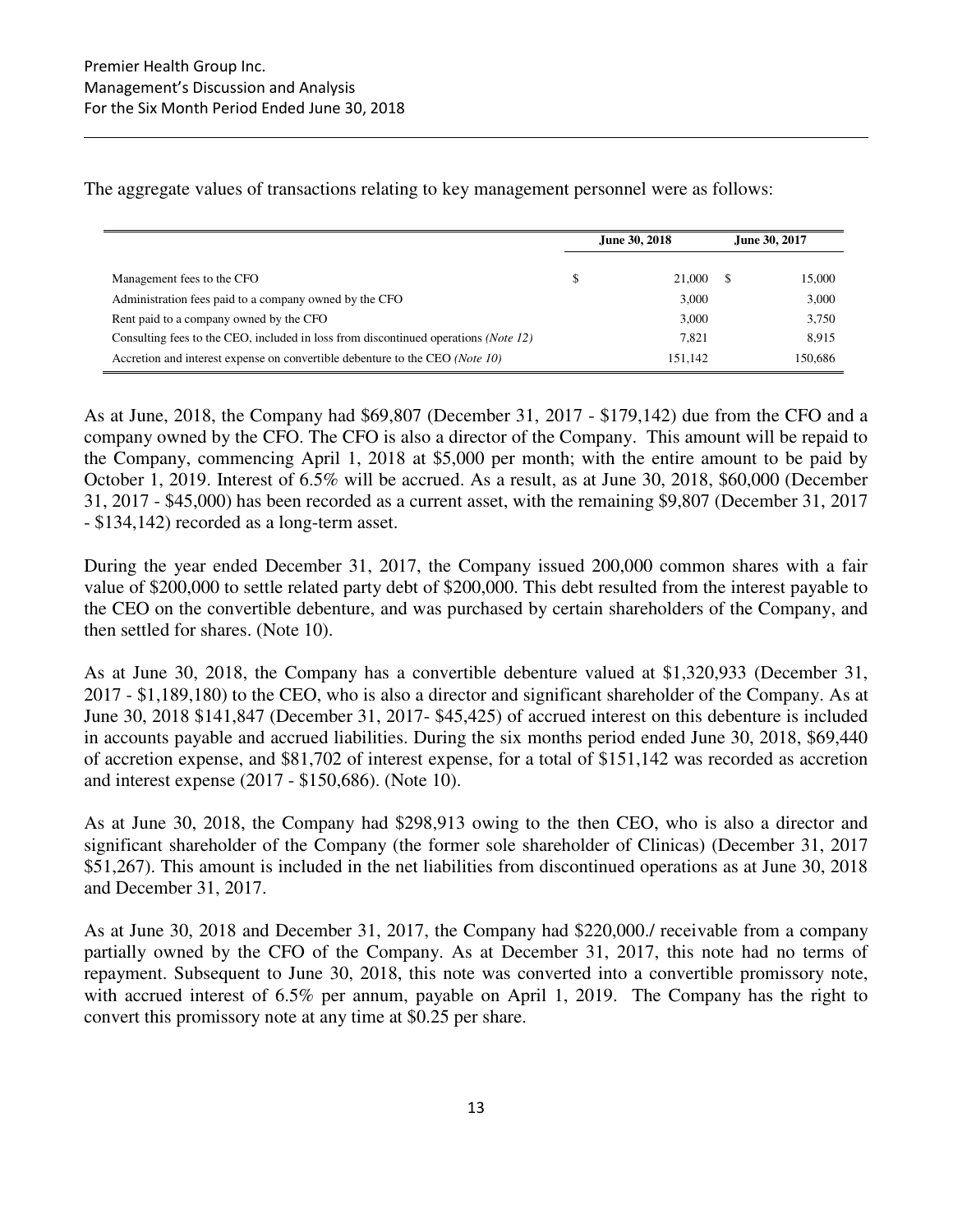# **RISKS AND UNCERTAINTIES**

These statements represent the Company's intentions, plans, expectations and beliefs as of the date hereof, and are subject to risks, uncertainties and other factors of which many are beyond the control of the Company.

# **Competition**

The rehabilitation market and expansion into medical tourism is highly competitive on both a local and a national level. The Issuer believes that the primary competitive factors in this market are:

- quality service and support;
- price;
- ability to comply with new and changing regulations;
- reputation and stability of the provider.

There can be no assurance that the Issuer will successfully differentiate its current and proposed services from the services of its competitors, or that the marketplace will consider the products of the Issuer to be superior to competing services.

# **Limited Location**

All of the Issuer's current and anticipated revenues will be derived from its existing Santiago clinic. Consequently, the Issuer's performance will depend on establishing market acceptance of its clinics and services, should it intend to open additional clinics in the same area or in another city. There can be no assurances that the Issuer will establish and maintain a position at the forefront of emerging service quality trends. Any reduction in anticipated future demand or anticipated future sales of these services or any increase in competition could have a material adverse effect on the Issuer's business prospects, operating results, or financial condition.

# **Dependency on Government Agency**

While the ARL has been highly supportive of PremierDR in the past it is possible that this could change, and that the government legislation passed in recent years regarding the ARL and vehicle and liability insurance could be amended or replaced. A loss of ARL contracts and support or an unfavourable change in legislation concerning the ARL or insurance could have a material adverse effect on the Issuer's business prospects, operating results, or financial condition.